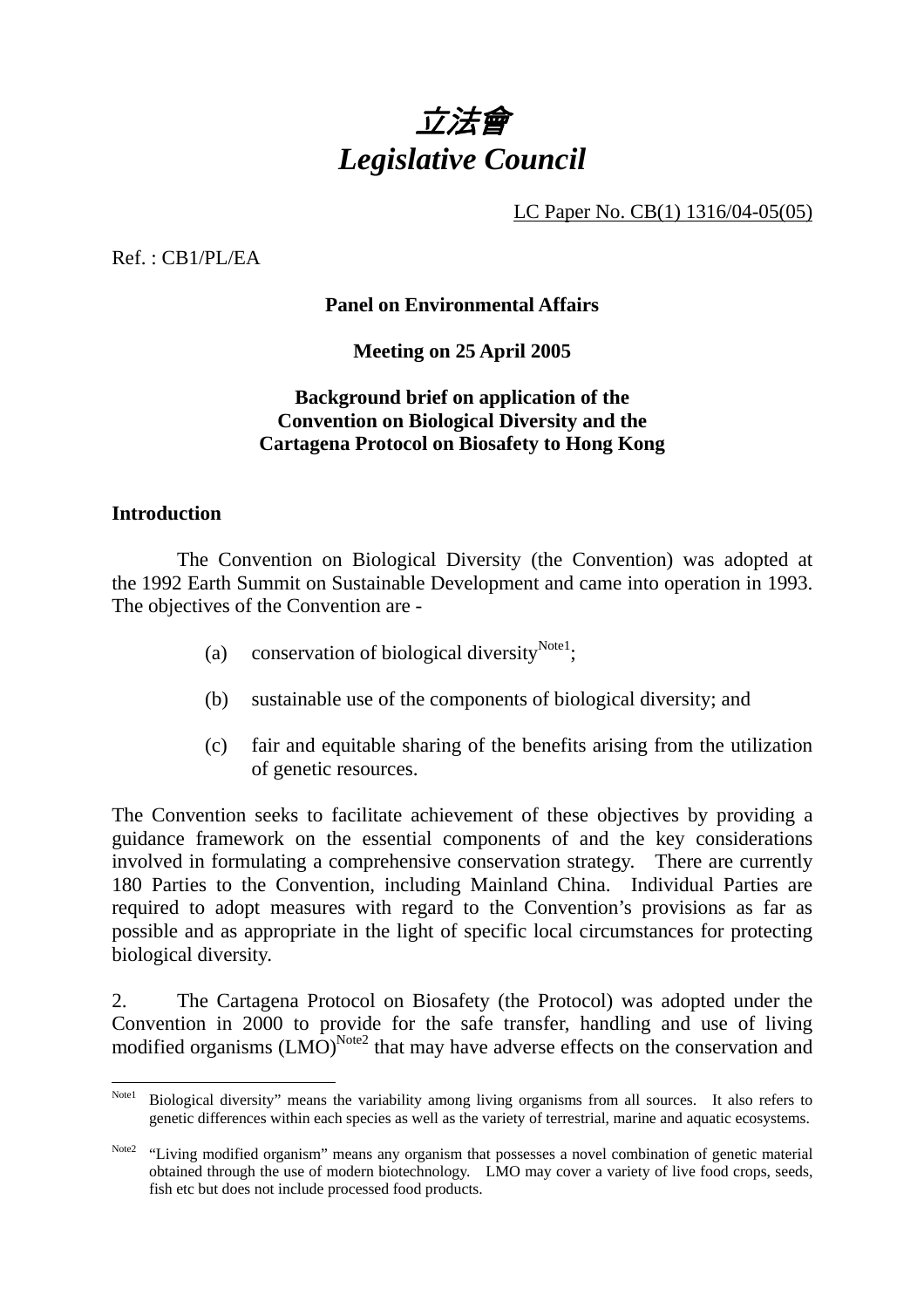sustainable use of biological diversity, taking into account risks to human health $^{Note3}$ . with specific focus on trans-boundary movements of LMOs. The Protocol mainly seeks to protect individual Parties from potentially adverse impacts of imported LMOs on their biological diversity through the regulation of import and exports of LMOs. It has come into force since 11 September 2003. There are currently 110 Parties to the Protocol. The Mainland has signed the Protocol and will become a Party to it upon completion of the ratification procedure. To promote exchange of information among Parties and facilitate their compliance with the Protocol requirements in the **Appendix**, the Protocol requires the Parties to make available information, such as summaries of risk assessments and decisions regarding importation or release of a LMO, to the Biosafety Clearing House (BCH) which serves as a central information sharing system on matters relating to the implementation of the Protocol.

#### **Extension of the Convention and the Protocol to Hong Kong**

3. According to the Administration's paper provided to the Panel on Environmental Affairs (the Panel) in December 2003, both the Convention and the Protocol are important international agreements on protection of biological diversity and global sustainable development. Their application to Hong Kong can reinforce Hong Kong's commitment to the worthy causes and enhance its image as a responsible global citizen. Being a part of China, Hong Kong is also expected to share similar international obligations concerning protection and sustainable use of biological diversity. Besides, Hong Kong needs to follow the Protocol's requirements on trans-boundary movement of LMOs where its trading partners have joined the Protocol.

4. Given that the existing nature conservation policy and measures are generally in line with the objectives and requirements of the Convention, the Administration considers that the only major area in the Convention that would require further examination is how to develop appropriate strategies and measures in order to meet the requirement on establishing or maintaining means to regulate, manage or control the risks associated with the use of LMOs. In this connection, the Administration proposes to enact a new legislation to provide for the following -

> (a) establishment of a licensing system for the Agriculture, Fisheries and Conservation Department (AFCD) to process applications for first imports of LMOs into Hong Kong for intentional introduction into the environment in accordance with the Advanced Informed Agreement (AIA) procedure $\text{Note4};$

 $\overline{a}$ Note3 The risk to human health in the context of the Protocol refers to the indirect risk imposed as a result of the LMO's adverse impacts on biological diversity.

Note4 Under the AIA procedure, the exporting party has to obtain the explicit prior consent of the competent authority of the importing party. The exporting party has to carry out a risk assessment to identify and evaluate the potential adverse impact of the LMO on the biological diversity of the importing party so as to facilitate the latter in deciding whether the import of the LMO should be approved. The AIA procedure however does not apply to LMOs in transit or trans-boundary movements of LMOs for other purposes such as for direct use as food, feed or for processing or for contained use.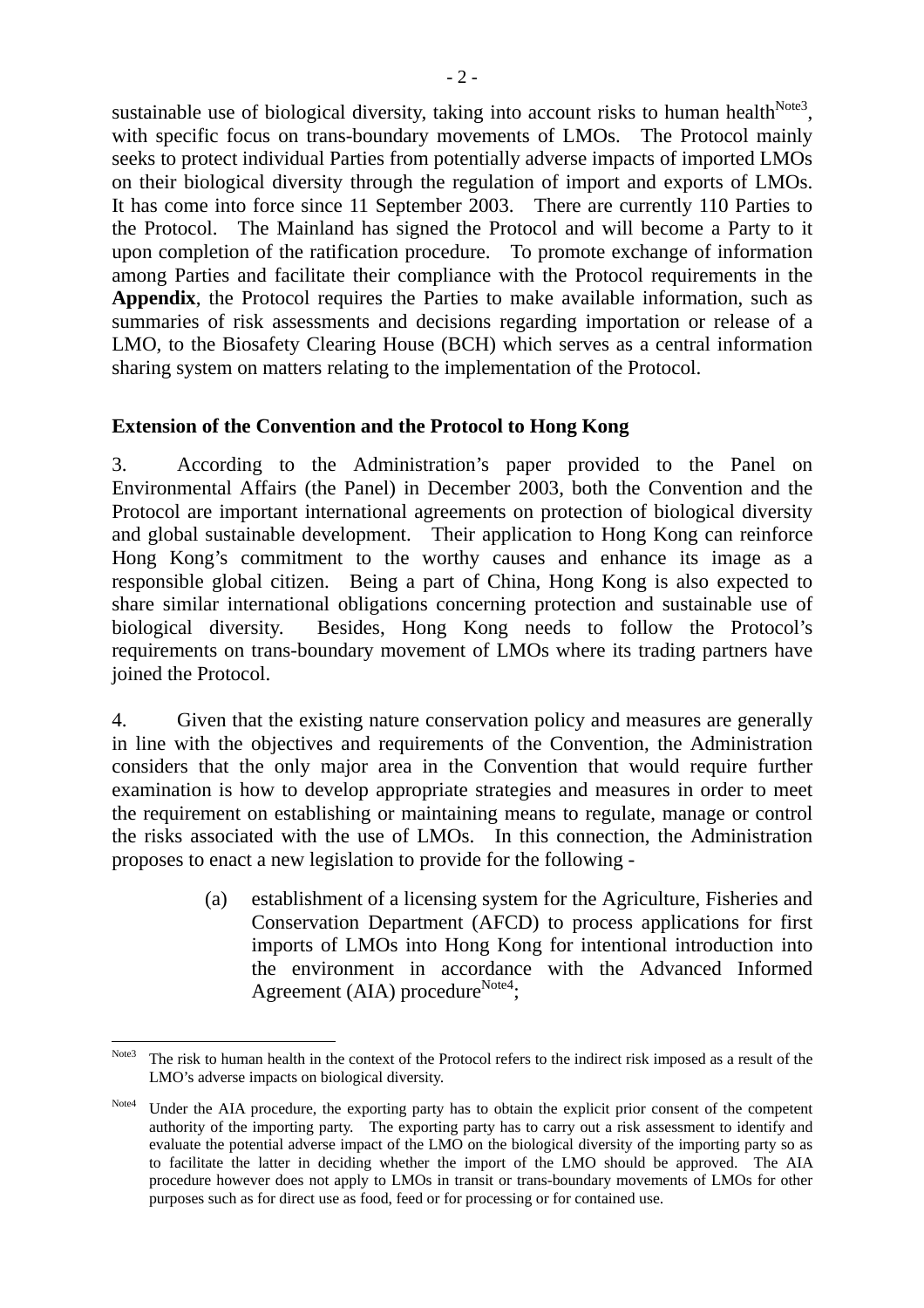- (b) a requirement that an exporter in Hong Kong shall send a notification enclosing the risk assessment report to the competent authority of the importing party and obtain its prior consent for the export of the LMO for first intentional introduction into the environment at the importing end;
- (c) a requirement that approval shall be obtained from AFCD prior to the domestic use or export of a locally developed LMO for intentional introduction into the environment or as food, feed or for processing (FFP);
- (d) documentation requirements on trans-boundary movements of LMOs;
- (e) penalties for violation of the import, export or documentation requirements set out in (a) to (d) above;
- (f) other miscellaneous matters, including designation of the Director of Agriculture, Fisheries and Conservation as the competent authority to discharge the Protocol's obligations in Hong Kong; and
- (g) implementation of measures to fulfill Hong Kong's obligations under the Protocol following future decisions made by Parties to the Protocol, e.g. setting standards for the identification, handling, packaging and transport of LMO.

5. According to Article 153 of the Basic Law, the application of international to Hong Kong Special Administrative Region (HKSAR) of international agreements to which the People's Republic of China is or becomes a party shall be decided by the Central People's Government (CPG) in accordance with the circumstances and needs of HKSAR, after seeking the views of the HKSAR Government. The Administration has obtained the agreement-in-principle of CPG to extend the application of both the Convention and the Protocol to Hong Kong. Subject to the passage of the proposed legislation through the Legislature, and upon completion of other necessary preparatory work, the Administration would request CPG to complete the formalities on the extension. Meanwhile, the Administration would consult stakeholders concerned before deciding on the way forward.

#### **Discussion by Panel**

6. The proposal to extend the Convention and the Protocol to Hong Kong was discussed at the meeting of the Panel on 22 December 2003. A number of issues were raised.

7. A member noted that there was an understanding that the HKSAR Government was under the obligation to accept without choice the extension of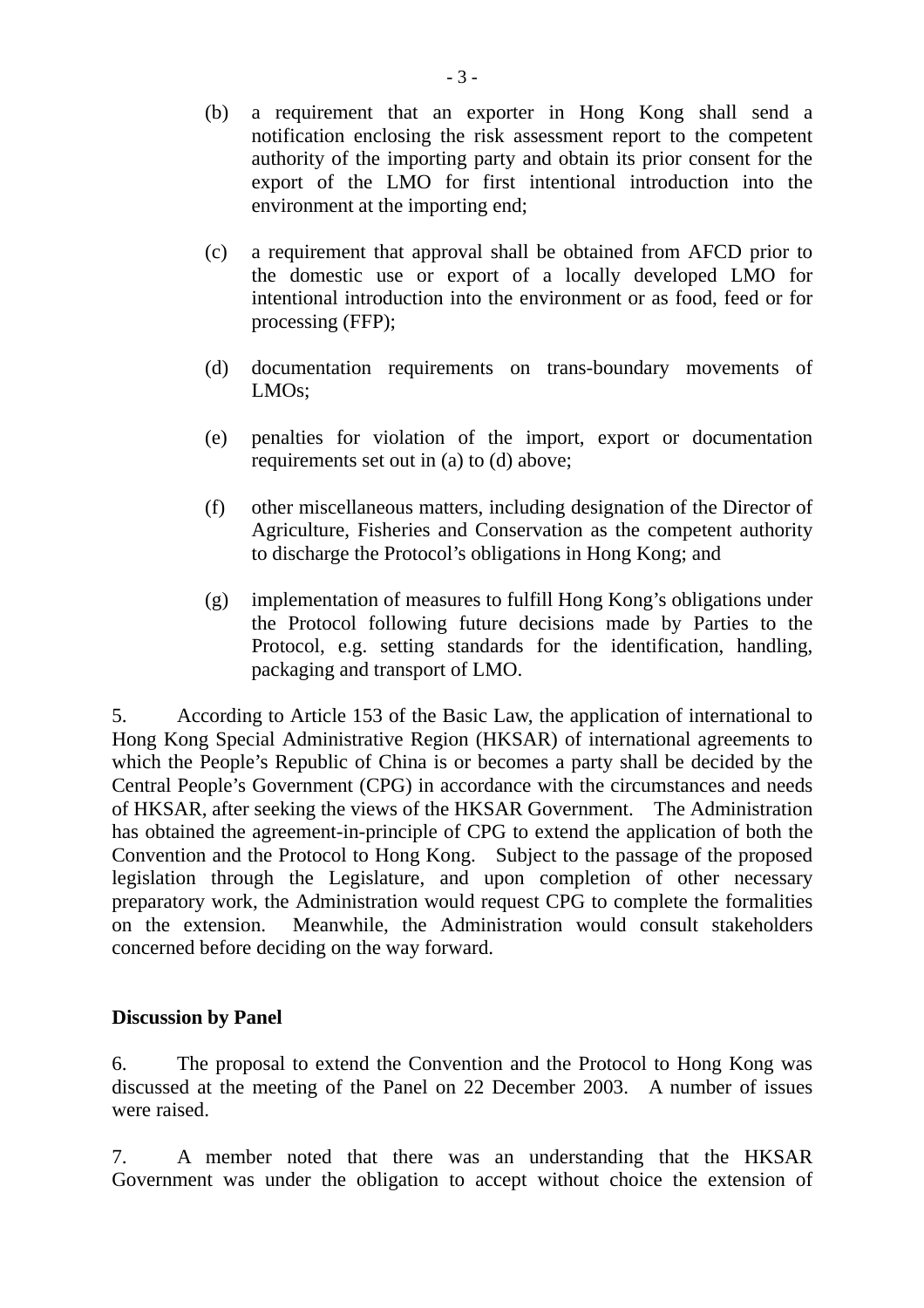applications of international conventions to which CPG was a party. She noted that in this particular Convention, the HKSAR Government did have a choice over the extension. She then enquired about the criteria in deciding whether the extension of an international agreement to Hong Kong should be obligatory as well as the means through which such an agreement would be implemented. The Administration explained that given the different nature of international conventions, it would be better for the responsible policy bureaux to take up the subject with the respective Panels.

8. Question was also raised on the regulatory control on import of LMOs from a non-party to the Protocol. A member expressed concern that importers/exporters might try to evade control by declaring their LMOs as FFP if the proposed regulatory regime was a passive one based on voluntary declarations by importers/exporters. A more active control regime might be necessary to require all imports and exports of living organisms to be checked against the LMO standards. The Administration's response was that apart from requiring importers/exporters to declare their LMOs, failing which would be liable to prosecution, spot checks would also be conducted on imports and exports. The Custom and Excise Department and AFCD would join forces in the control over import and export of LMOs.

9. As regards the standards for identifying LMOs and how these should apply to tertiary institutions conducting genetic studies, the Administration's reply was that the standards would be worked out with reference to overseas experience gained in the meetings of the Conference of the Parties serving as the meeting of the Parties to the Protocol (COP-MOP)<sup>Note5</sup>. Given that tertiary institutions usually conducted Given that tertiary institutions usually conducted experiments on LMOs in a contained environment, the more stringent AIA procedure requiring risk assessment of LMOs would not apply. They would only be required to fulfill the documentation requirements and make a statement in this respect. A member however pointed out that it would be difficult to identify genetically modified organisms since genetic materials would mutate over time.

10. As regards public consultation on the proposal, the Administration affirmed that it would solicit views from food trade associations, relevant importers/traders, environmental groups and academics, as well as relevant advisory committees which included the Advisory Council on the Environment, the Advisory Council on Food and Environmental Hygiene and the Advisory Committee on Agriculture and Fisheries. Information on the proposal would also be uploaded onto the Internet for public comments. On the other hand, AFCD would attend the first COP-MOP meeting to be held in Malaysia in February 2004 as part of China's delegation to keep track of the latest development and decisions made under the Protocol. The Administration would take into account developments at the meeting as well as views collected during the public consultation when drawing up the detailed regulatory framework for implementing the Protocol in Hong Kong. It would also keep the Panel informed of the progress.

 $\overline{a}$ Note5 COP-MOP is the governing body of the Protocol and its primary role is to keep under regular review the implementation of the Protocol and to make decisions necessary to promote its effective implementation.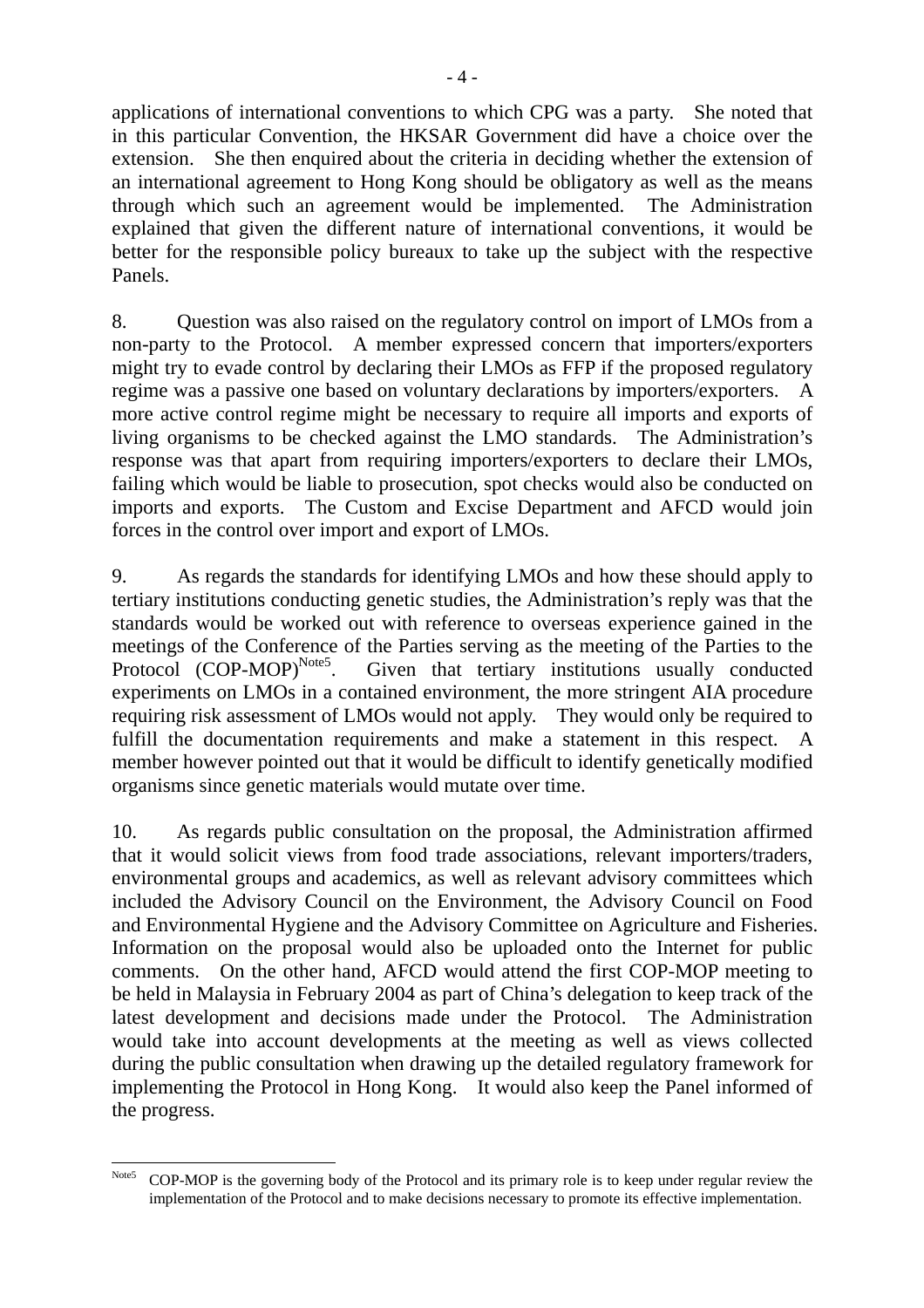## **Relevant papers**

LC Paper No. CB(1) 611/03-04(04) (http://www.legco.gov.hk/yr03-04/english/panels/ea/papers/ea1222cb1-611-4-e.pdf)

LC Paper No. CB(1) 611/03-04(05) (http://www.legco.gov.hk/yr03-04/english/panels/ea/papers/ea1222cb1-611-5-e.pdf)

LC Paper No. CB(1) 844/03-04 (http://www.legco.gov.hk/yr03-04/english/panels/ea/minutes/ea031222.pdf)

Council Business Division 1 Legislative Council Secretariat 19 April 2005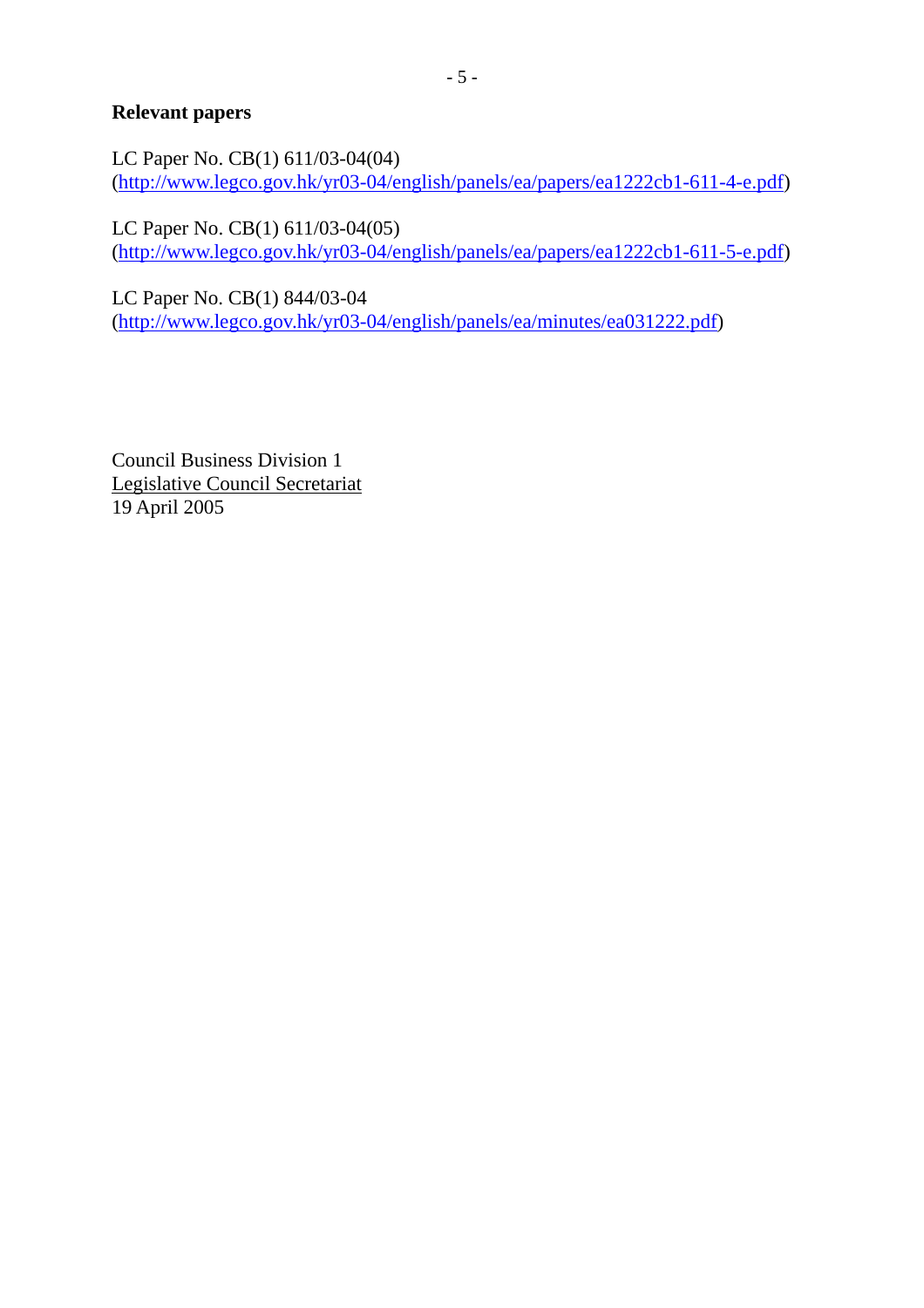**Appendix** 

# **Summary of the Protocol's Major Requirements**

| <b>Categories of LMO</b>                                                              | <b>Requirements</b> |                                                                                                                                                                                                                                                                                                                                                                                                                                                                                                                                                                                                                                                                                                                                                                                                                                                                                                                                                                                                                                                                                                                |        |                                                                                                                                                                                                                                                                                                                                                                                                                                                                                                 |                       |               |
|---------------------------------------------------------------------------------------|---------------------|----------------------------------------------------------------------------------------------------------------------------------------------------------------------------------------------------------------------------------------------------------------------------------------------------------------------------------------------------------------------------------------------------------------------------------------------------------------------------------------------------------------------------------------------------------------------------------------------------------------------------------------------------------------------------------------------------------------------------------------------------------------------------------------------------------------------------------------------------------------------------------------------------------------------------------------------------------------------------------------------------------------------------------------------------------------------------------------------------------------|--------|-------------------------------------------------------------------------------------------------------------------------------------------------------------------------------------------------------------------------------------------------------------------------------------------------------------------------------------------------------------------------------------------------------------------------------------------------------------------------------------------------|-----------------------|---------------|
|                                                                                       |                     | <b>Advance Informed</b><br><b>Agreement Procedure</b>                                                                                                                                                                                                                                                                                                                                                                                                                                                                                                                                                                                                                                                                                                                                                                                                                                                                                                                                                                                                                                                          |        | <b>Documentation during</b><br>import and export                                                                                                                                                                                                                                                                                                                                                                                                                                                |                       | <b>Others</b> |
| intended<br><b>LMO</b><br>for<br>intentional<br>introduction into the<br>environment* | $\rightarrow$       | For the first trans-boundary movement of LMOs for<br>intentional introduction into the environment of the<br>importing party, the exporting party shall notify the<br>competent authority of the importing party prior to<br>trans-boundary of the LMOs. The notification shall<br>contain information specified in the Protocol including<br>a risk assessment report, suggested methods for safe<br>handling, storage, transport and use, etc.<br>The competent authority of the importing party shall<br>acknowledge receipt of the notification within 90 days<br>of receipt.<br>The competent authority of the importing party shall<br>inform the notifier and the Biosafety Clearing House<br>(BCH) within 270 days of receiving the notification on<br>whether the import is approved, whether additional<br>information is requested or whether the consideration<br>period needs to be extended. However, failure by the<br>importing party to communicate its decision within 270<br>days of receipt of the notification shall not imply its<br>consent to the intentional trans-boundary movement. | ➤<br>➤ | To clearly identify them as LMO.<br>To specify its identity and<br>relevant<br>and/or<br>traits<br>characteristics.<br>To specify any requirements for<br>the safe handling,<br>storage,<br>transport and use.<br>To specify the contact point for<br>further information<br>and.<br><b>as</b><br>appropriate,<br>the<br>name<br>and<br>address of the importer<br>and<br>exporter.<br>To contain a declaration that the<br>movement is in conformity with<br>the requirements of the Protocol. | $\blacktriangleright$ | <b>Nil</b>    |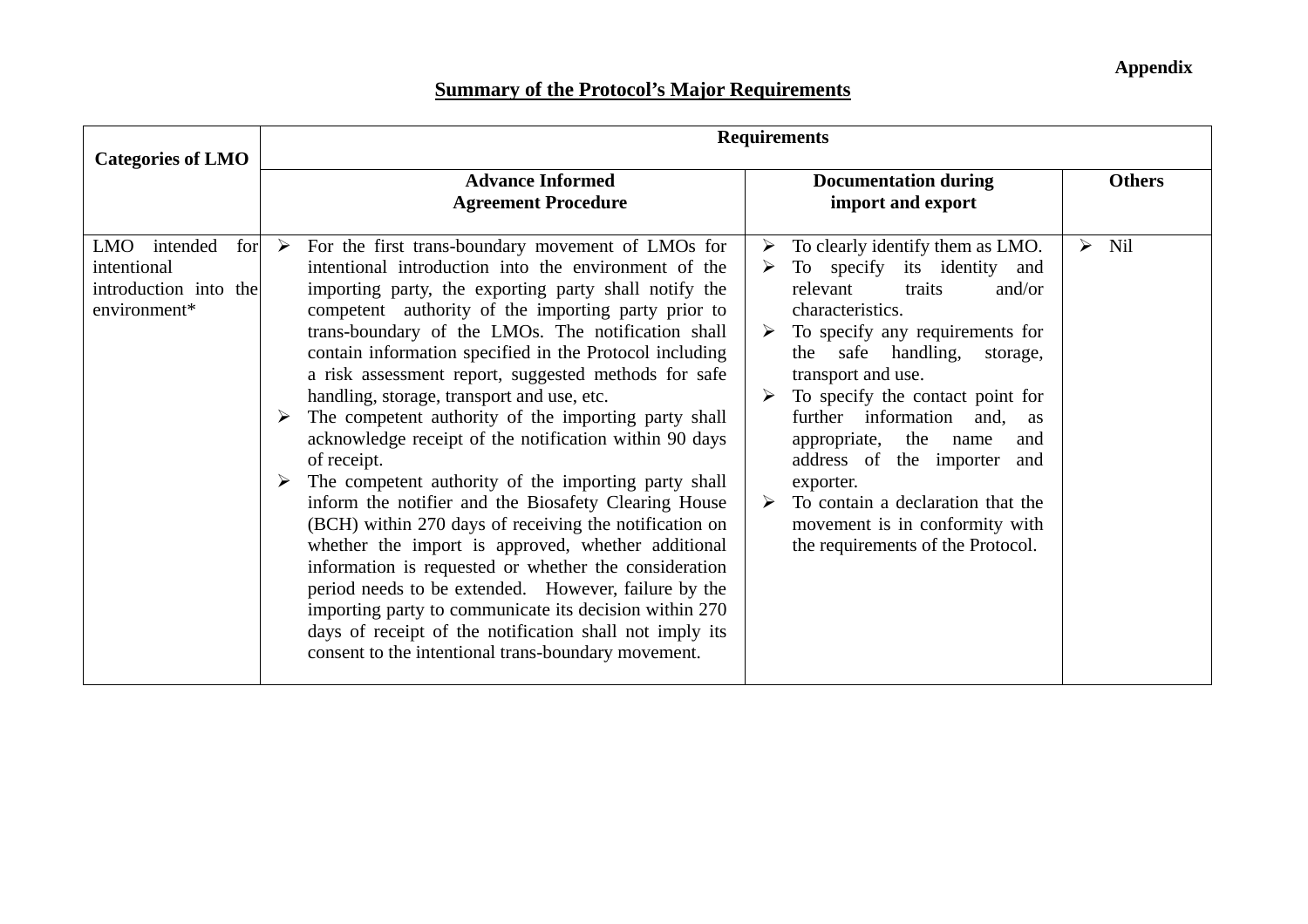| <b>Categories of LMO</b>                                                                              | <b>Requirements</b>                                   |                                                                                                                                                                                                                                                                                                                                                                                                                                                                                                                                                                                            |                         |  |  |  |
|-------------------------------------------------------------------------------------------------------|-------------------------------------------------------|--------------------------------------------------------------------------------------------------------------------------------------------------------------------------------------------------------------------------------------------------------------------------------------------------------------------------------------------------------------------------------------------------------------------------------------------------------------------------------------------------------------------------------------------------------------------------------------------|-------------------------|--|--|--|
|                                                                                                       | <b>Advance Informed</b><br><b>Agreement Procedure</b> | <b>Documentation during</b><br>import and export                                                                                                                                                                                                                                                                                                                                                                                                                                                                                                                                           | <b>Others</b>           |  |  |  |
| intended for<br><b>LMO</b><br>direct use as food or<br>feed,<br>for<br><b>or</b><br>processing (FFP)* | $\triangleright$ Not applicable                       | To clearly identify that they<br>➤<br>"may contain" LMO and are not<br>intended<br>intentional<br>for<br>into<br>introduction<br>the<br>environment.<br>$\triangleright$ To specify a contact point for<br>further information.<br>The Conference of the Parties<br>serving as the meeting of the<br>Parties to the Protocol shall take<br>a decision on the detailed<br>requirements for documentation,<br>including specification of their<br>identity<br>and<br>unique<br>any<br>identification, no later than two<br>years after the Protocol came into<br>force on 11 September 2003. | Nil<br>$\sum_{i=1}^{n}$ |  |  |  |
| for contained<br><b>LMO</b><br>$use*$                                                                 | Not applicable<br>$\blacktriangleright$               | To clearly identify them as LMO.<br>➤<br>To specify any requirements for<br>safe<br>handling,<br>the<br>storage,<br>transport and use.<br>To specify the contact point for<br>$\blacktriangleright$<br>further information including the<br>address<br>of<br>and<br>the<br>name<br>individual and institution to<br>whom the LMOs are consigned.                                                                                                                                                                                                                                           | Nil<br>$\sum_{i=1}^{n}$ |  |  |  |